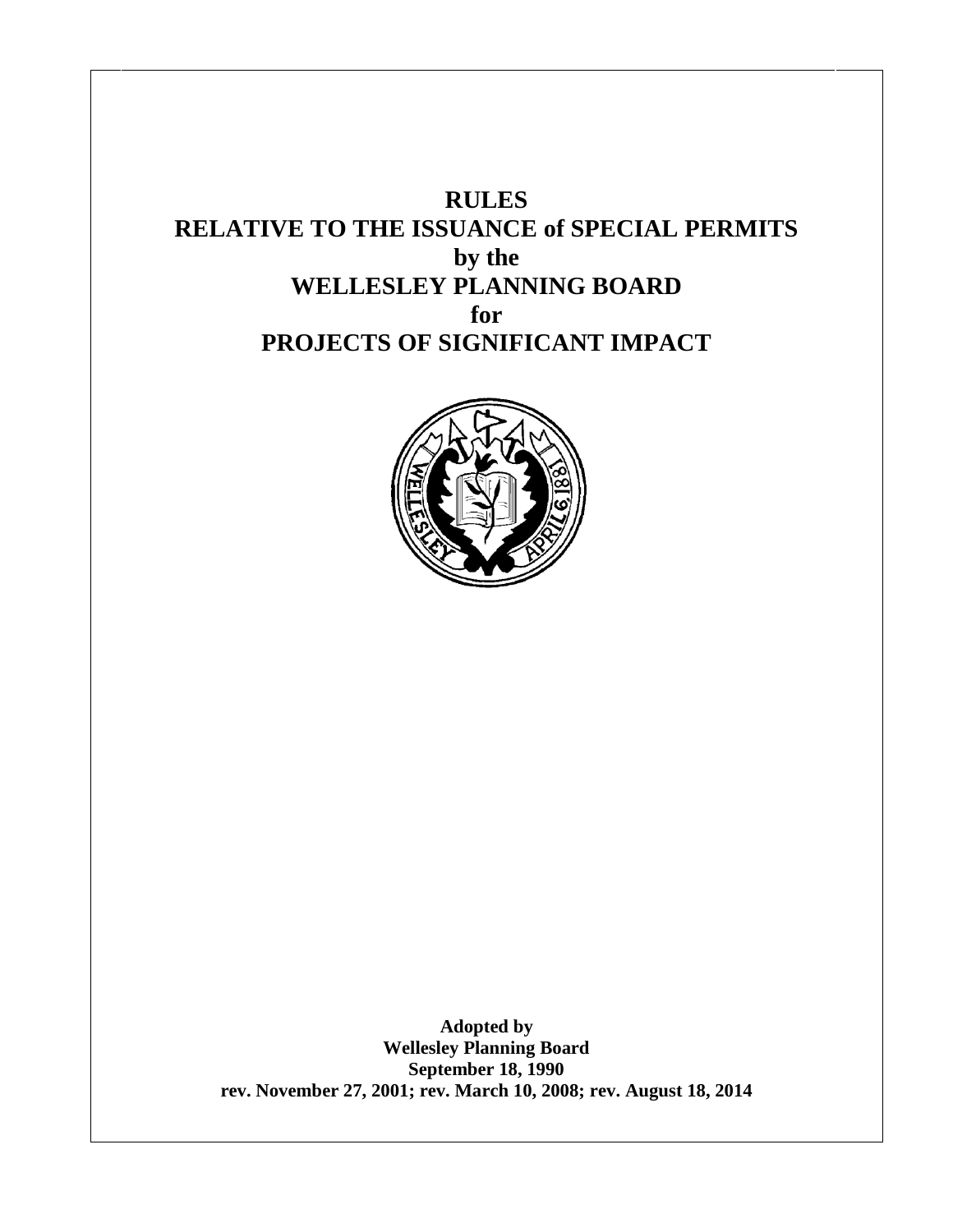# A. AUTHORITY.

These rules are prepared and adopted by the Planning Board acting as Special Permit Granting Authority under the authority of Section 9, of Chapter 40A, M.G.L. for the purposes of consideration of special permit requests submitted under Paragraph E. SECTION XVI. RESTRICTIONS AFFECTING ALL DISTRICTS. and SECTION XVIA. SITE PLAN APPROVAL. of the Zoning Bylaw for "Projects of Significant Impact."

#### B. DEFINITIONS.

| "the application" -              | Application for issuance of a special permit for a Project of Significant<br>Impact.                                                                                                                                                                                         |
|----------------------------------|------------------------------------------------------------------------------------------------------------------------------------------------------------------------------------------------------------------------------------------------------------------------------|
| "the applicant" -                | A person submitting an application with the approval and endorsement of the<br>land owner.                                                                                                                                                                                   |
| "the Board" -                    | The Wellesley Planning Board unless otherwise indicated.                                                                                                                                                                                                                     |
| "the Board of<br>Public Works" - | The Wellesley Board of Public Works.                                                                                                                                                                                                                                         |
| "impact analysis" -              | Municipal Systems Impact Analysis conforming to Section XVIA. of the<br>Zoning Bylaw.                                                                                                                                                                                        |
| "the Municipal<br>Light Board" - | The Wellesley Municipal Light Board                                                                                                                                                                                                                                          |
| "outside<br>consultant" -        | Professional engineers registered in the Commonwealth of Massachusetts<br>accordance with Section XVIA. of the Zoning Bylaw not including Town of<br>Wellesley employees.                                                                                                    |
| "project" -                      | a Project of Significant Impact (PSI) as defined in the Zoning Bylaw.                                                                                                                                                                                                        |
| "review department"              | The Wellesley Board of Selectmen, the Wellesley Board of Public Works,<br>the Wellesley Municipal Light Board, the Wellesley Fire Chief, or an<br>outside consultant as designated by the applicable Town Board or Official to<br>review a component of the impact analysis. |
|                                  | "review component"- Each distinct review category of the Municipal Systems Impact Analysis.                                                                                                                                                                                  |

## C. SUBMISSION

Twenty copies of the completed APPLICATION as described below shall be submitted to the Planning Board Office to initiate the definitive review; the Planning Board shall send copies to the Board of Selectmen, the Board of Public Works, the Municipal Light Board and the Fire Chief.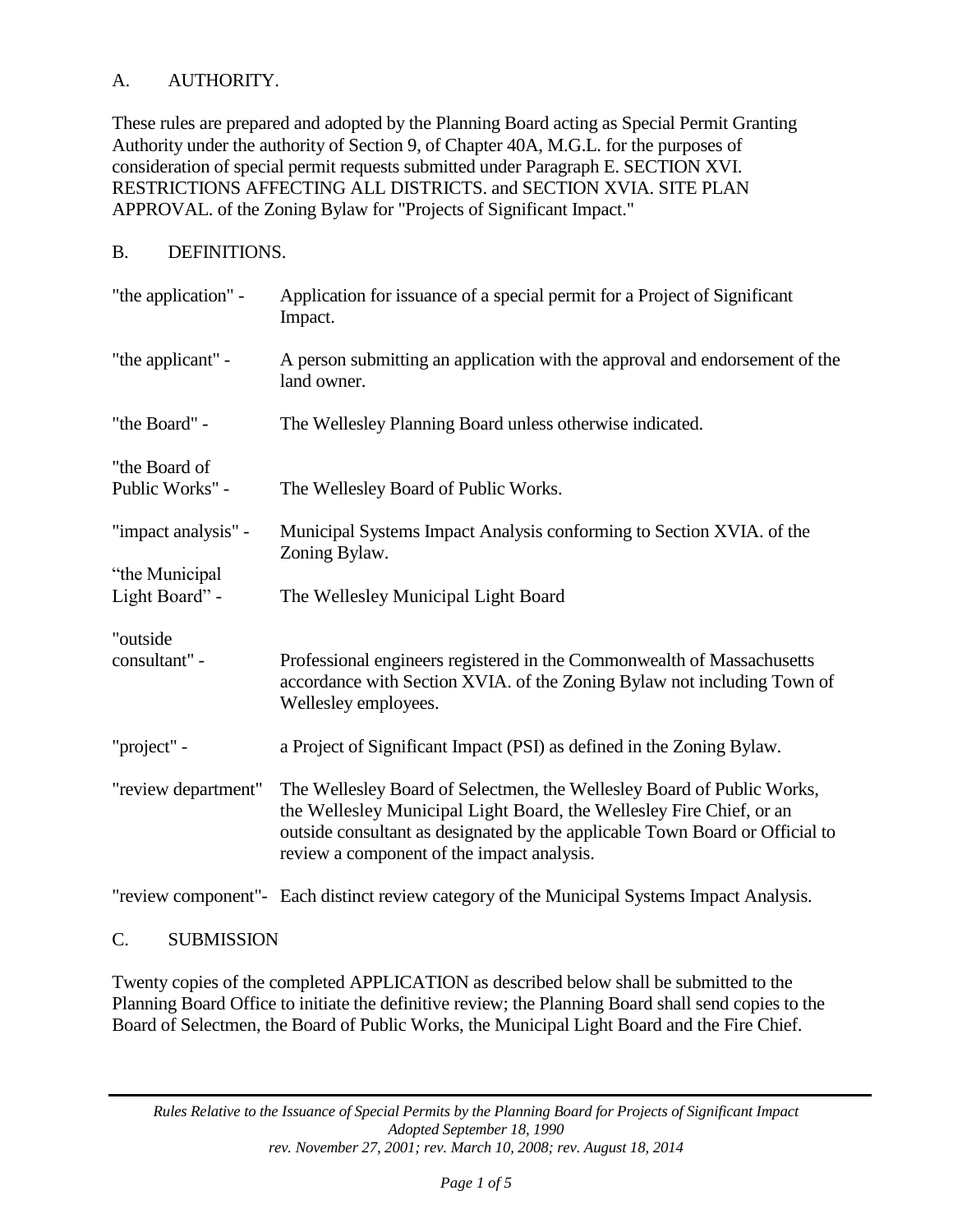### 1. APPLICATION

The application shall consist of twenty copies of:

- a) the completed APPLICATION FORM FOR DEFINITIVE SUBMISSION;
- b) DEFINITIVE SUBMISSION PROJECT PLAN SPECIFICATIONS;
- c) MUNICIPAL SYSTEMS IMPACT ANALYSIS, consistent with the specifications contained in Section XVIA. of the Zoning Bylaw;
- d) a description of any specific design alternatives and/or off-site improvements to municipal facilities to meet minimum service standards, and;
- e) the SUBMISSION FEE.

These shall be submitted to the Planning Board Office during regular office hours.

Distribution of copies shall be made by the Planning Board in accordance with Section XXV. of the Zoning Bylaw.

#### 2. SUBMISSION FEE

PSI Submission Fees shall be as established in the Planning Board's adopted Fee Schedule. The fee shall be made in the form of a check payable to the "Town of Wellesley." Failure of an applicant to pay a Submission Fee shall constitute an incomplete application and review of the submittal shall not be initiated.

The applicant shall be responsible for expenses incurred by the Town for project review.

#### 3. REVIEW OF APPLICATION

Copies of the completed application form and the Municipal Systems Impact Analysis to be reviewed shall be sent by the Planning Board to each review department.

The Planning Board shall not approve an application until the municipal systems analysis has been reviewed and approved by the Board of Selectmen for the traffic and pedestrian safety portion, by the Board of Public Works for water, sewer, storm drain and refuse disposal portions, by the Municipal Light Board for the electric system portions, by the Fire Chief for the municipal fire alarm system portion and has been completed to the satisfaction of the Planning Board. It should be understood that project reviews, in most cases, are performed by department staff or outside consultants. For Town sponsored projects, the Planning Board may request that one or more review departments utilize outside consultants, rather than department staff, for the review of the municipal systems impact analysis.

Written recommendations of the review departments shall become part of the file.

*Rules Relative to the Issuance of Special Permits by the Planning Board for Projects of Significant Impact Adopted September 18, 1990 rev. November 27, 2001; rev. March 10, 2008; rev. August 18, 2014*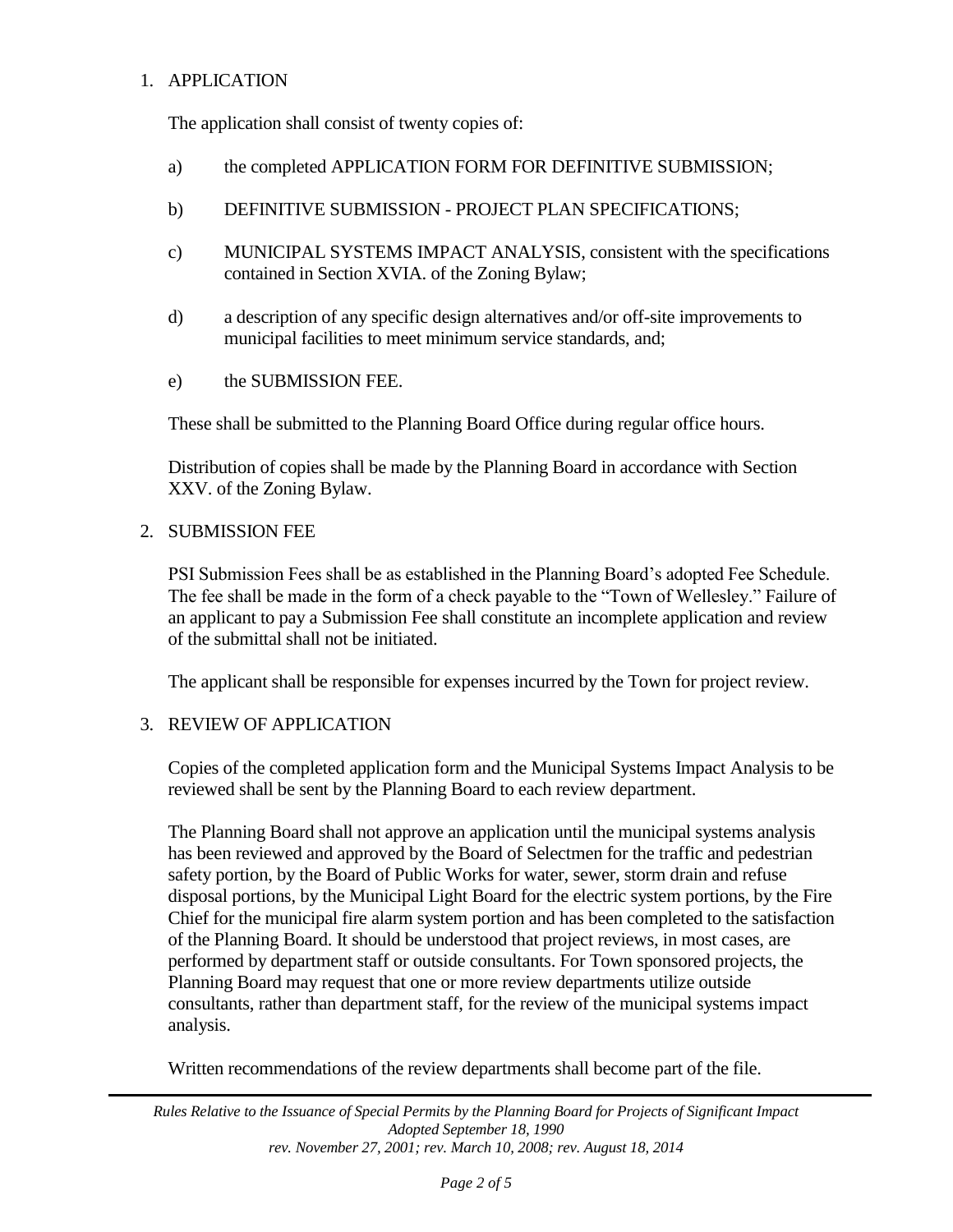## 4. APPROVAL OF MUNICIPAL SYSTEMS ANALYSIS

The Board of Selectmen shall review and make its decision within 65 days of the receipt of the definitive submission regarding the traffic and pedestrian safety component of the Municipal Systems Impact Analysis. It shall decide whether the review component is adequate in accordance with established standards.

The Board of Public Works shall review and make its decision within 65 days of the receipt of the definitive submission regarding the water, sewer, storm drain, maintenance and improvement aspects of the municipal fire alarm system and refuse disposal components of the Municipal Systems Impact Analysis. It shall decide whether the review component(s) is/are adequate in accordance with established standards.

The Municipal Light Board shall review and make its decision within 65 days of the receipt of the definitive submission regarding the electric systems aspects of the municipal fire alarm system and refuse disposal components of the Municipal Systems Impact Analysis. It shall decide whether the review component(s) is/are adequate in accordance with established standards.

The Fire Chief shall review and make a decision within 65 days of the receipt of the definitive submission regarding the operational aspects of the municipal fire alarm portion of the Municipal Systems Impact Analysis. He/she shall decide whether the review component is adequate in accordance with established standards.

The Municipal Systems Impact Analysis shall be completed to the satisfaction of the Planning Board.

#### 5. PUBLIC HEARING

The Planning Board shall hold a public hearing on the PSI within 65 days from the date of filing the application. A decision shall be made within ninety (90) days following the public hearing.

#### 6. NEGOTIATED IMPROVEMENTS

Applicants may propose specific design alternatives and/or off site improvements to municipal facilities to meet minimum service standards.

The Planning Board is authorized to incorporate these design alternatives and improvements as conditions of the special permit.

The required design work and cost of construction and implementation of the special permit approval conditions shall be the full responsibility of the applicant. All work proposed to improve or upgrade Town utilities or facilities shall be done according to the specifications adopted by the Board of Selectmen, Board of Public Works and the Fire Chief.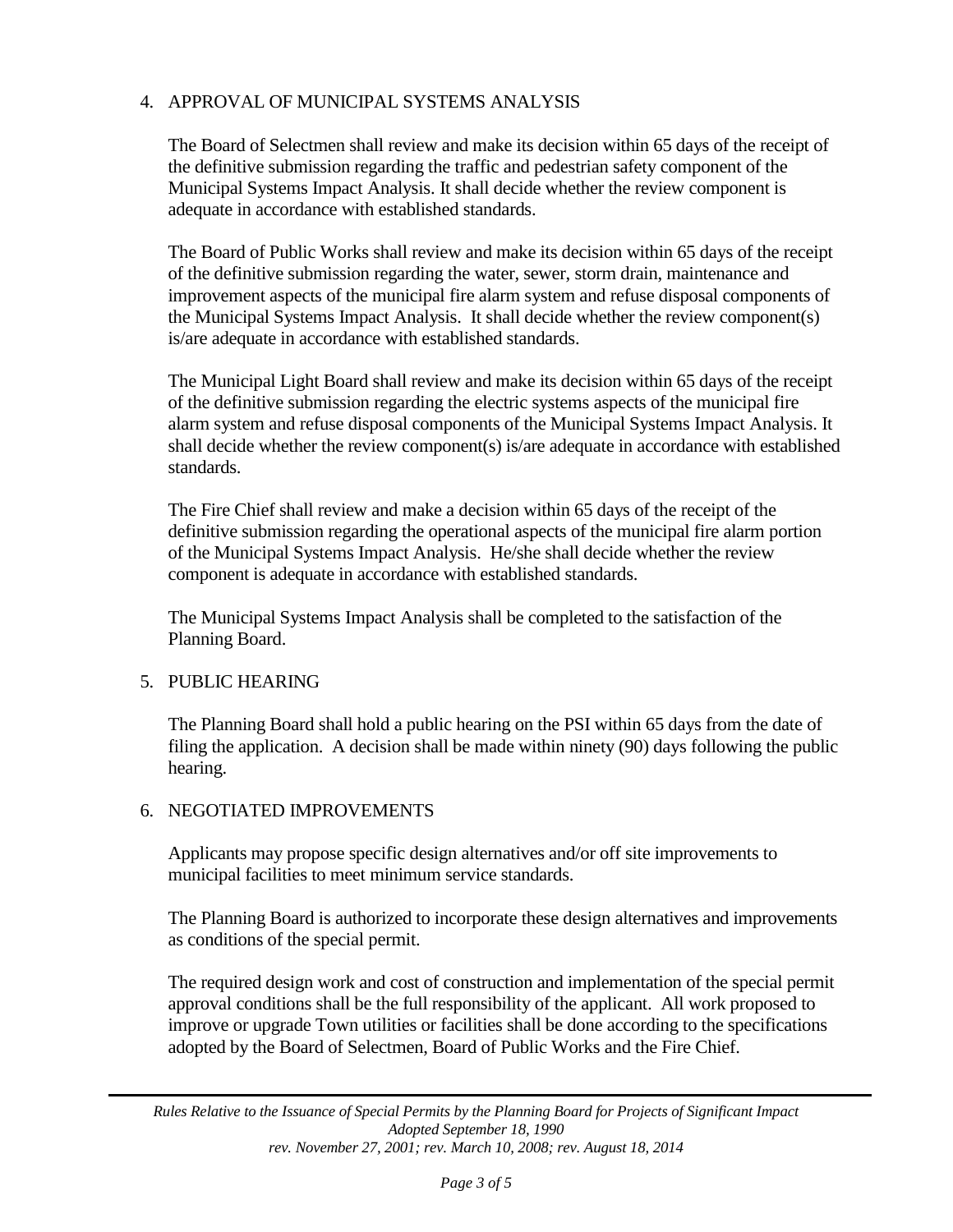The cost of review of plans and the cost of periodic inspections of such work during construction shall be the full responsibility of the applicant and shall be charged in accordance with these rules.

## 7. DECISION

The Board shall make no decision in connection with an application until the required written recommendations have been received or thirty-five (35) days shall have elapsed after such referral of the application without a decision being received.

The Board shall act within ninety (90) days following a public hearing, concerning a complete application, for which due notice has been given as provided in the Zoning Bylaw. Failure of the Board to take final action within ninety (90) days or extended time, shall be deemed to constitute approval of the application. This time period shall be extended, day for day, for the time of appeal of one or more outside consultants as provided for in Part F, below.

## 8. APPEAL PERIOD

There is a 20 day appeal period which follows the decision.

## 9. TIME EXTENSION

The required time limits for a public hearing and action, may be extended by written agreement between the applicant and the Special Permit Granting Authority. A copy of such agreement shall be filed in the office of the Town Clerk.

# D. SITE PLAN REVIEW FOR PROJECTS OF SIGNIFICANT IMPACT

The applicant is encouraged to make application to the Design Review Board for design review under the provisions of Section XXII. Design Review of the Zoning Bylaw prior to preliminary design phase. The review by the Design Review Board is more valuable if it is initiated early in the project planning process.

After the issuance by the Planning Board of a special permit for a Project of Significant Impact the applicant may make application to the Zoning Board of Appeals for Site Plan Approval for a major construction project in accordance with Section XVIA.

# E. NEGOTIATED IMPROVEMENT CONSTRUCTION INSPECTION

If the applicant performs work within public ways in conjunction with a PSI project there will be periodic inspections of the work by Department of Public Works personnel. Costs associated with these inspections, may not be included in the submission fee. These costs shall be paid by the applicant in accordance with the requirements of the Department performing the inspection. In these cases the applicant should consult with the supervising department involved regarding any separate charges or fees.